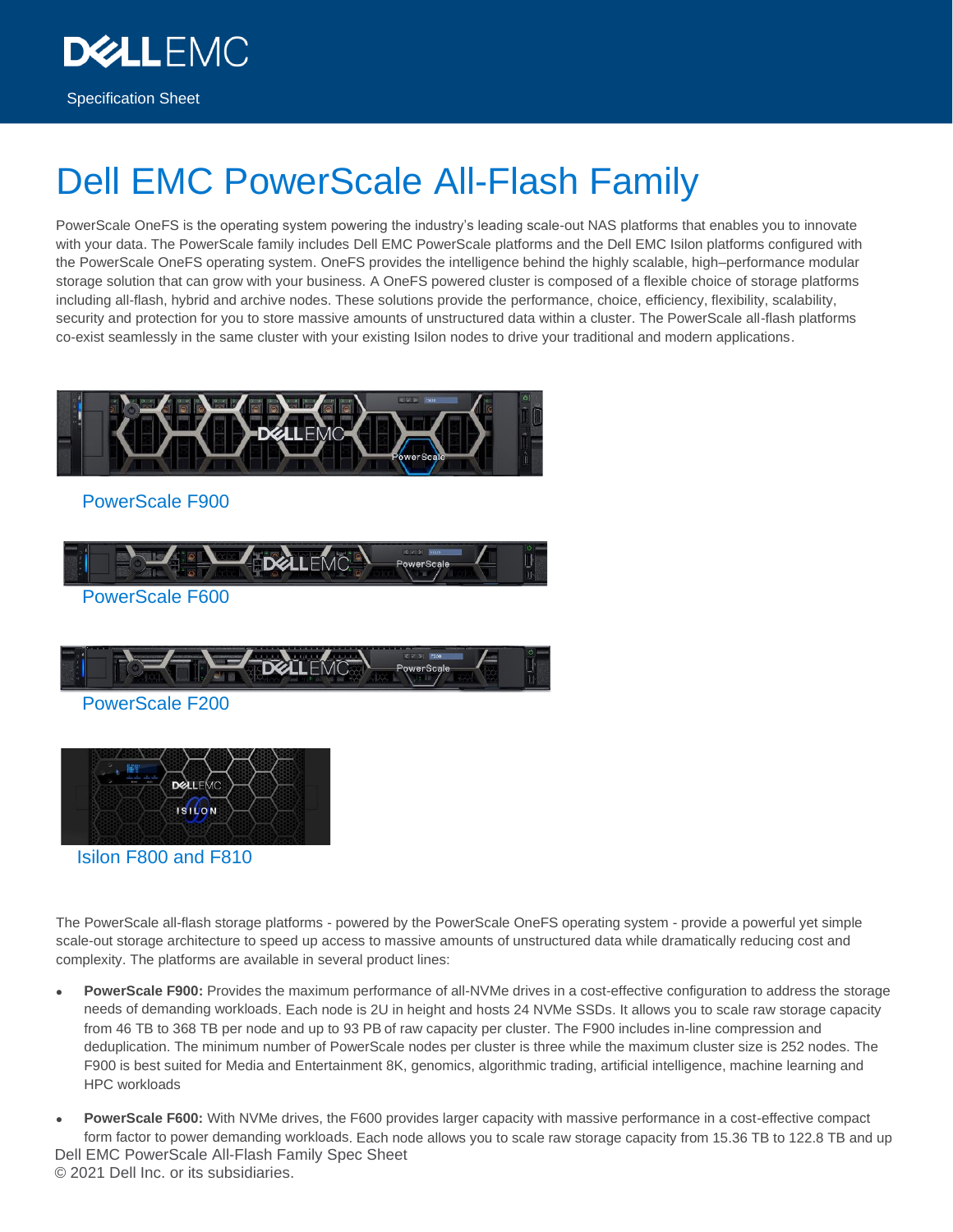to 30.96 PB of raw storage per cluster. The F600 includes inline software data compression and deduplication. The minimum number of nodes per cluster is three while the maximum cluster size is 252 nodes. The F600 is best suited for M&E studios, hospitals and financials that need performance and capacity for demanding workloads

- **PowerScale F200:** Provides the performance of flash storage in a cost-effective form factor to address the needs of a wide variety of workloads. Each node allows you to scale raw storage capacity from 3.84 TB to 30.72 TB and up to 7.7 PB of raw capacity per cluster. The F200 includes in-line compression and deduplication. The minimum number of PowerScale nodes per cluster is three while the maximum cluster size is 252 nodes. The F200 is best suited for remote offices, small M&E workloads, small hospitals, retail outlets, IoT, factory floor and other similar deployment scenarios.
- **Isilon F800:** Provides massive performance and capacity. It delivers up to 250,000 IOPS and up to 15 GB/s aggregate throughput in a single chassis configuration and up to 15.75M IOPS and up to 945 GB/s of aggregate throughput in a 252 node cluster. Each chassis houses 60 SSDs with a capacity choice of 1.6 TB, 3.2 TB, 3.84 TB, 7.68 TB or 15.36 TB per drive. This allows you to scale raw storage capacity from 96 TB to 924 TB in a single 4U chassis and up to 58 PB raw storage in a single cluster.
- **Isilon F810:** Provides massive performance and capacity along with inline data compression and deduplication capabilities to deliver extreme efficiency. The F810 delivers up to 250,000 IOPS and up to 15 GB/sec aggregate throughput in a single chassis configuration and up to 15.75M IOPS and up to 945 GB/s of aggregate throughput in a 252 node cluster. Each F810 chassis houses 60 SSDs with a capacity choice of 3.84 TB, 7.68 TB or 15.36 TB per drive. This allows you to scale raw storage capacity from 230 TB to 924 TB in a 4U chassis and up to 58 PB of raw storage in a single cluster.

Embedded, integrated, or attached OEM versions are available for PowerScale all-flash nodes as either de-branded or re-branded solutions.

| <b>F900 ATTRIBUTES &amp; OPTIONS</b>                       | 1.92 TB NVMe<br><b>SSD</b>                                                                                                | 3.84 TB NVMe<br><b>SSD</b> | 7.68 TB NVMe<br><b>SSD</b> | 15.36 TB NVMe<br><b>SSD</b> |
|------------------------------------------------------------|---------------------------------------------------------------------------------------------------------------------------|----------------------------|----------------------------|-----------------------------|
| Raw node capacity                                          | 46 TB                                                                                                                     | 92 TB                      | 184.3 TB                   | 368.6 TB                    |
| NVMe SSD Non-SED drives (2.5") per node                    | 24                                                                                                                        |                            |                            |                             |
| Operating system                                           | PowerScale OneFS 9.2 or later                                                                                             |                            |                            |                             |
| ECC memory (per node)                                      | 736 GB                                                                                                                    |                            |                            |                             |
| Front-end networking (per node)                            | Dual port 25G NIC supporting 10G or 25G connections (SFP+/SFP28)<br>Dual port 100G NIC supporting 40G or 100G connections |                            |                            |                             |
| Infrastructure networking (per node)                       | 2 InfiniBand connections with QDR links or Dual port 100G NIC supporting 40G or 100G<br>connections (QSFP+/QSFP28)        |                            |                            |                             |
| Max Power Consumption $@$ 200~240V (per node) <sup>1</sup> | 859 Watts (@25°C)                                                                                                         |                            |                            |                             |
| Typical thermal rating                                     | 2931 BTU/hr                                                                                                               |                            |                            |                             |

## **PowerScale F900 All-NVMe Specifications**

<sup>1</sup>Values at <25° C are reflective of more steady state maximum values during normal operation

## **PowerScale F600 All-NVMe Specifications**

| F600 ATTRIBUTES & OPTIONS               | 1.92 TB SSD | $3.84$ TB SSD <sup>1</sup> | 7.68 TB SSD | 15.36 TB SSD |
|-----------------------------------------|-------------|----------------------------|-------------|--------------|
| Raw node capacity                       | 15.36 TB    | 30.72 TB                   | 61.44 TB    | 122.88 TB    |
| NVMe SSD Non-SED drives (2.5") per node |             |                            |             |              |

Operating system **PowerScale OneFS 9.0 or later** PowerScale OneFS 9.0 or later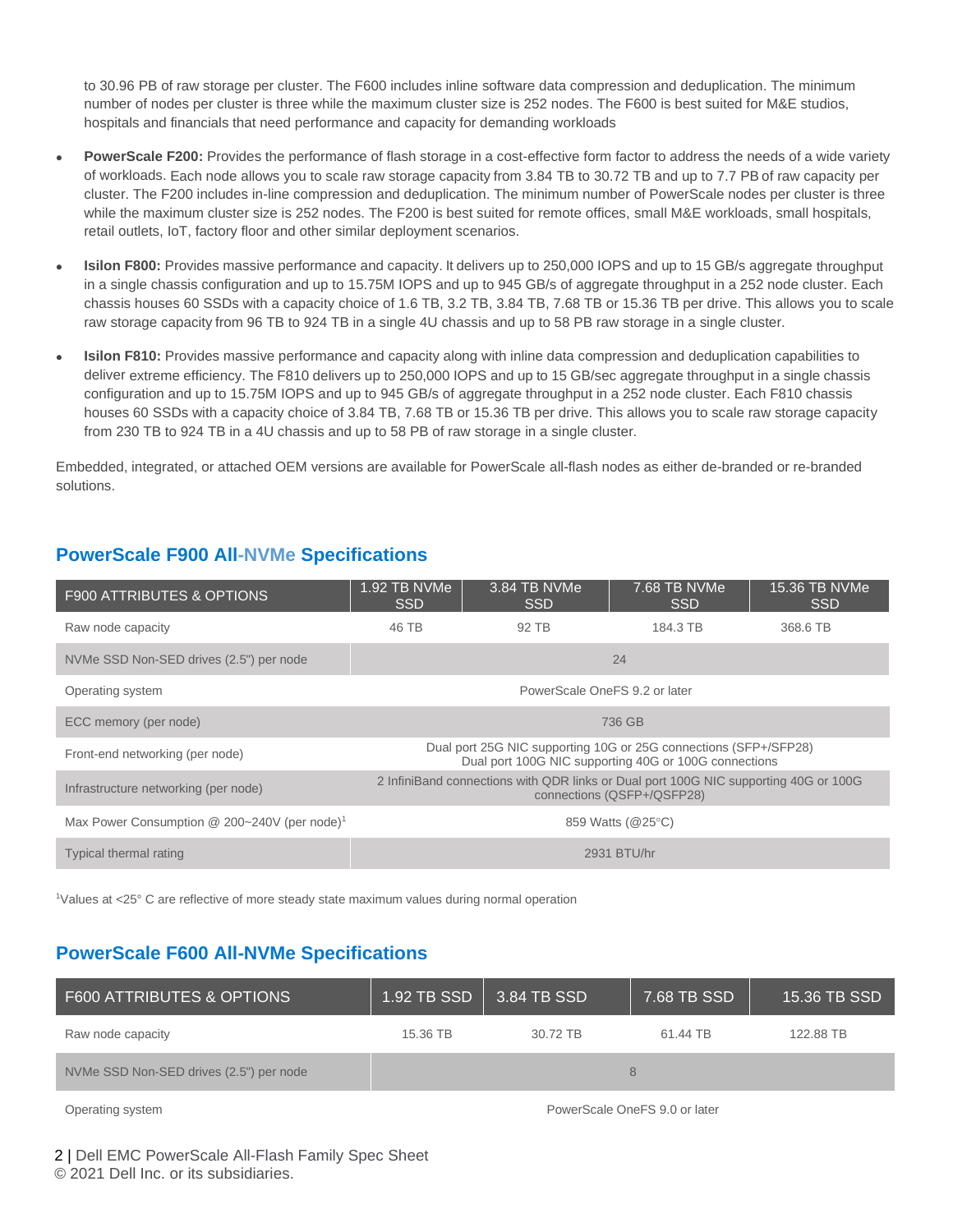| ECC memory (per node)                                      | 128, 192 or 384 GB                                                                                                                          |
|------------------------------------------------------------|---------------------------------------------------------------------------------------------------------------------------------------------|
| Front-end networking (per node)                            | Dual port 25G NIC supporting 10G or 25G connections (SFP+/SFP28) or<br>Dual port 100G NIC supporting 40G or 100G connections (QSFP+/QSFP28) |
| Infrastructure networking (per node)                       | 2 InfiniBand connections with QDR links or Dual port 100G NIC supporting 40G or 100G<br>connections (QSFP+/QSFP28)                          |
| Max Power Consumption $@$ 200~240V (per node) <sup>1</sup> | 467 Watts (@25°C)                                                                                                                           |
| Typical thermal rating                                     | 1593.5 BTU/hour                                                                                                                             |

<sup>1</sup>Values at <25° C are reflective of more steady state maximum values during normal operation

# **PowerScale F200 All-Flash Specifications**

| <b>F200 ATTRIBUTES &amp; OPTIONS</b>                           | 960 GB SSD                                                                                                       | 1.92 TB SSD | 3.84 TB SSD | 7.68 TB SSD |
|----------------------------------------------------------------|------------------------------------------------------------------------------------------------------------------|-------------|-------------|-------------|
| Raw node capacity                                              | 3.84 TB                                                                                                          | 7.68 TB     | 15.36 TB    | 30.72 TB    |
| SSD drives (2.5") per node                                     |                                                                                                                  |             | 4           |             |
| Self-Encrypting drive (SED SSD) FIPS 140-2<br>compliant option | Yes                                                                                                              |             |             |             |
| Operating system                                               | PowerScale OneFS 9.0 or later                                                                                    |             |             |             |
| ECC memory (per node)                                          | 48 GB or 96 GB                                                                                                   |             |             |             |
| Front-end networking (per node)                                | Dual port 25G NIC supporting 10G or 25G connections (SFP+/SFP28)                                                 |             |             |             |
| Infrastructure networking (per node)                           | 2 InfiniBand connections with QDR links or Dual port 25G NIC supporting 10G or 25G connections<br>$(SFP+/SFP28)$ |             |             |             |
| Max Power Consumption @ 200~240V (per node) <sup>1</sup>       | 239 Watts (@25°C)                                                                                                |             |             |             |
| Typical thermal rating                                         | 815.5 BTU/hr                                                                                                     |             |             |             |

<sup>1</sup>Values at <25° C are reflective of more steady state maximum values during normal operation

| <b>CLUSTER</b><br><b>ATTRIBUTES</b> | F <sub>200</sub> | F600             | F900            |
|-------------------------------------|------------------|------------------|-----------------|
| Number of nodes                     | 3 to 252         | 3 to 252         | 3 to 252        |
| Raw cluster capacity                | 11.4TB to 7.7 PB | 46TB to 30.96 PB | 138 TB to 93 PB |
| Rack units                          | 3 to 252         | 3 to 252         | 6 to 504        |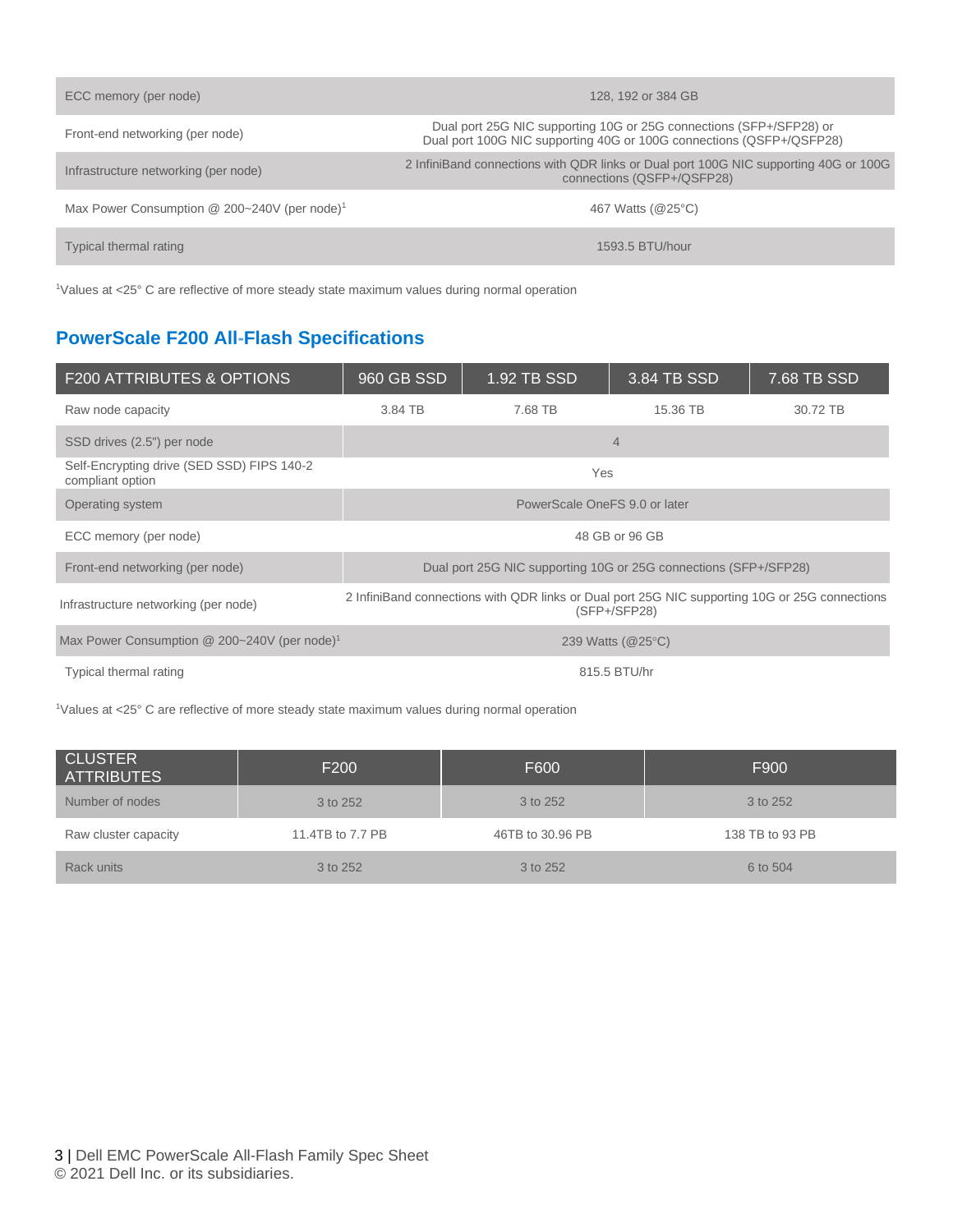# **Isilon F800 All-Flash Specifications**

| <b>F800 ATTRIBUTES &amp; OPTIONS</b>                                                                                        | $1.6$ TB<br><b>SSD</b>                                                                              | 3.2 TB<br><b>SSD</b> | 3.84 TB<br><b>SSD</b> | 7.68 TB<br><b>SSD</b> | 15.36 TB<br>SSD |
|-----------------------------------------------------------------------------------------------------------------------------|-----------------------------------------------------------------------------------------------------|----------------------|-----------------------|-----------------------|-----------------|
| Raw chassis capacity                                                                                                        | 96 TB                                                                                               | 192 TB               | 230 TB                | 460 TB                | 924 TB          |
| SSD drives (2.5") per chassis                                                                                               |                                                                                                     |                      | 60                    |                       |                 |
| Self-Encrypting drive (SED SSD) FIPS 140-2 compliant<br>option                                                              | Yes                                                                                                 |                      |                       |                       |                 |
| Operating system                                                                                                            | OneFS 8.1 or later except for self-encrypting drive options which require OneFS<br>8.1.0.1 or later |                      |                       |                       |                 |
| Number of nodes per chassis                                                                                                 | 4                                                                                                   |                      |                       |                       |                 |
| ECC memory (per node)                                                                                                       | 256 GB                                                                                              |                      |                       |                       |                 |
| Front-End networking (per node)                                                                                             | 2 x 10GbE (SFP+) or 2 x 25GbE (SFP28) or 2 x 40GbE (QSFP+)                                          |                      |                       |                       |                 |
| Infrastructure networking (per node)                                                                                        | 2 InfiniBand connections supporting QDR links or 2 x 40GbE (QSFP+)                                  |                      |                       |                       |                 |
| Max Power Consumption @ 200~240V (per chassis) <sup>1</sup>                                                                 | 1300 Watts (@25°C)                                                                                  |                      |                       |                       |                 |
| <b>Typical thermal rating</b><br>Values of 2250 C are reflective of mare stoody state mayimum values during permal energian | 4,440 BTU/hr                                                                                        |                      |                       |                       |                 |

<sup>1</sup>Values at <25° C are reflective of more steady state maximum values during normal operation

# **Isilon F810 All-Flash Specifications**

| F810 ATTRIBUTES & OPTIONS                                                                                          | 3.84 TB SSD                                                | 7.68 TB SSD | 15.36 TB SSD |  |  |
|--------------------------------------------------------------------------------------------------------------------|------------------------------------------------------------|-------------|--------------|--|--|
| Raw chassis capacity                                                                                               | 230 TB                                                     | 460 TB      | 924 TB       |  |  |
| SSD drives (2.5") per chassis                                                                                      | 60                                                         |             |              |  |  |
| Self-Encrypting drive (SED SSD) FIPS 140-2 compliant<br>option                                                     | Yes                                                        |             |              |  |  |
| Operating system                                                                                                   | OneFS 8.1.3 or later                                       |             |              |  |  |
| Number of nodes per chassis                                                                                        | 4                                                          |             |              |  |  |
| ECC memory (per node)                                                                                              | 256 GB                                                     |             |              |  |  |
| Front-End networking (per node)                                                                                    | 2 x 10GbE (SFP+) or 2 x 25GbE (SFP28) or 2 x 40GbE (QSFP+) |             |              |  |  |
| Infrastructure networking (per node)                                                                               | $2 X 40GbE (QSFP+)$                                        |             |              |  |  |
| Max Power Consumption @ 200~240V (per chassis) <sup>1</sup>                                                        | 1300 Watts (@25°C)                                         |             |              |  |  |
| <b>Typical thermal rating</b>                                                                                      | 4,440 BTU/hour                                             |             |              |  |  |
| $\frac{1}{2}$ Values at <25 $\degree$ C are reflective of more steady state maximum values during normal operation |                                                            |             |              |  |  |

| CLUSTER ATTRIBUTES   | F800           | F810            |
|----------------------|----------------|-----------------|
| Number of chassis    |                | 1 to 63         |
| Number of nodes      | 4 to 252       |                 |
| Raw cluster capacity | 96 TB to 58 PB | 230 TB to 58 PB |

4 | Dell EMC PowerScale All-Flash Family Spec Sheet © 2021 Dell Inc. or its subsidiaries.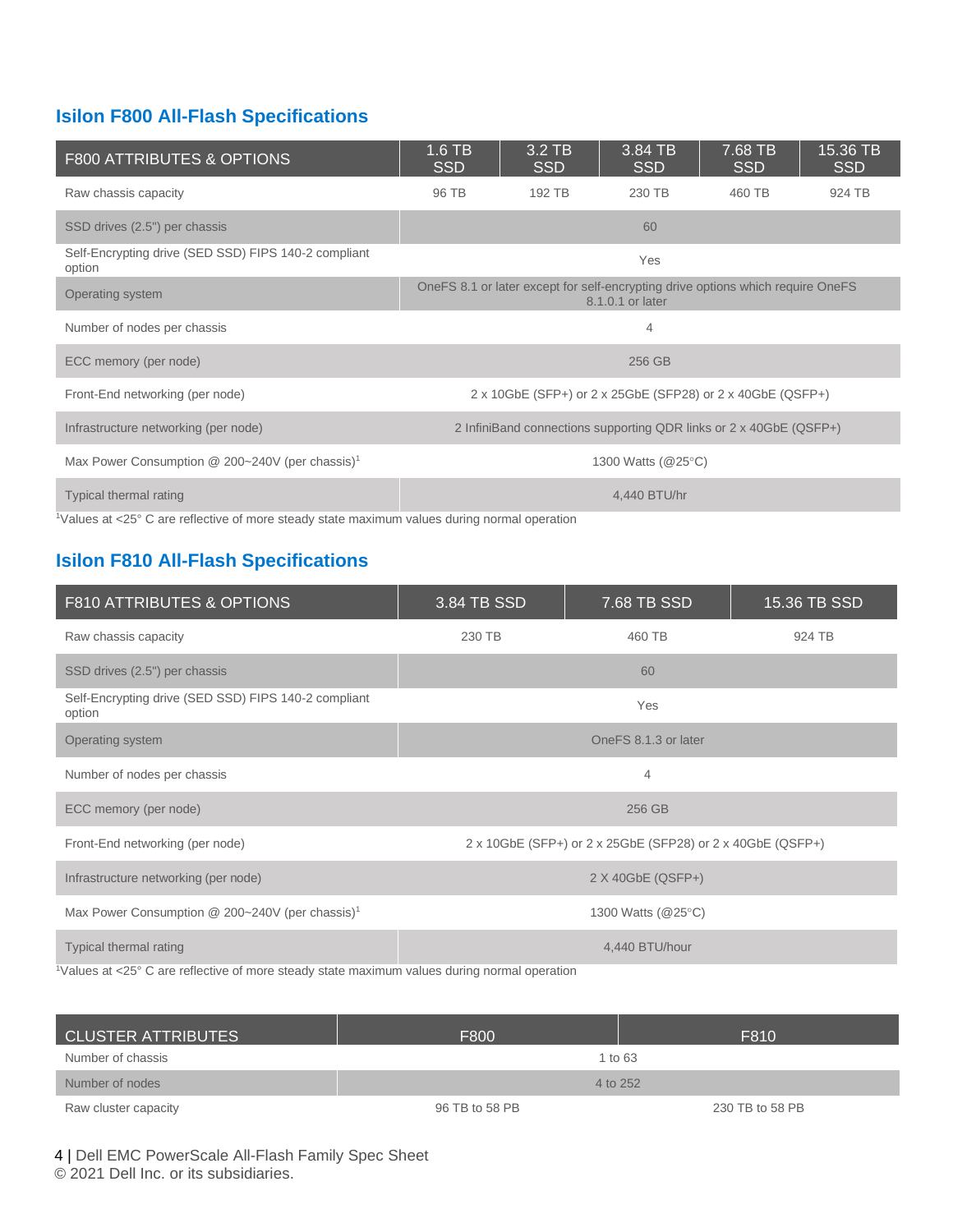# PowerScale Attributes

### PRODUCT ATTRIBUTES

| Scale-out architecture    | Distributed fully symmetric clustered architecture that combines modular storage with OneFS operating<br>system in a single volume, single namespace and single filesystem                                                                                           |
|---------------------------|----------------------------------------------------------------------------------------------------------------------------------------------------------------------------------------------------------------------------------------------------------------------|
| Modular design            | Four self-contained Isilon nodes include server, software, HDDs and SSDs in a 4U rack-mountable<br>chassis. 1U or 2U Rack-mountable PowerScale node that integrates into existing PowerScale and Isilon<br>clusters with backend Ethernet or InfiniBand connectivity |
| Operating system          | PowerScale OneFS distributed file system creates a cluster with a single file system and single global<br>namespace. It is fully journaled, fully distributed, and has a globally coherent write/read cache                                                          |
| High availability         | No-single-point-of-failure. Self-healing design protects against disk or node failure; includes back-end<br>intra-cluster failover                                                                                                                                   |
| Scalability               | A cluster can scale up to 252 nodes. Minimum number of Isilon nodes per cluster is four. Minimum<br>number of PowerScale all-flash nodes per cluster is three. Add nodes to scale performance and capacity                                                           |
| Data protection           | FlexProtect file-level striping with support for N+1 through N+4 and mirroring data protection schemes                                                                                                                                                               |
| 2-way NDMP                | Supports two ports of Fibre Channel (8G) that allows for two-way NDMP connections and two ports of<br>standard 10GbE connectivity                                                                                                                                    |
| Data retention            | SmartLock policy-based retention and protection against accidental deletion                                                                                                                                                                                          |
| Security                  | File system audit capability to improve security and control of your storage infrastructure and address<br>regulatory compliance requirements                                                                                                                        |
| Efficiency                | SmartDedupe data deduplication option, which can reduce storage requirements by up to 35 percent.<br>Inline data reduction and compression available on F200, F600, F900, F810 and H5600                                                                             |
| Automated storage tiering | Policy-based automated tiering options including SmartPools and CloudPools software to optimize<br>storage resources and lower costs                                                                                                                                 |
| Network protocol support  | NFSv3, NFSv4, NFS Kerberized sessions (UDP or TCP), SMB1 (CIFS), SMB2, SMB3, SMB3-CA,<br>Multichannel, HTTP, FTP, NDMP, SNMP, LDAP, HDFS, S3, ADS, NIS reads/writes                                                                                                  |
| Data replication          | SynclQ fast and flexible one-to-many file-based asynchronous replication between clusters                                                                                                                                                                            |

### ENVIRONMENTAL SPECIFICATIONS – POWER

Power factor is a measure of how effectively you are using electricity. The power factor of an [AC](https://en.wikipedia.org/wiki/Alternating_current) electrical power system is defined as the [ratio](https://en.wikipedia.org/wiki/Ratio) of the [real power](https://en.wikipedia.org/wiki/AC_power#Active,_reactive,_and_apparent_power) absorbed by the [load](https://en.wikipedia.org/wiki/Electrical_load) to the apparent power flowing in the circuit and is a [dimensionless number](https://en.wikipedia.org/wiki/Dimensionless_number) in the [closed interval](https://en.wikipedia.org/wiki/Closed_interval) of −1 to 1. A power factor of less than one indicates the voltage and current are not in phase, reducing the instantaneous [product](https://en.wikipedia.org/wiki/Product_(mathematics)) of the two.

For max power consumption information during unexpected environmental conditions, please refer to the "Site Preparation and Planning Guide".

POWER SUPPLY: key Specifications and Efficiency for **F200**, **F600 and F900**

5 | Dell EMC PowerScale All-Flash Family Spec Sheet © 2021 Dell Inc. or its subsidiaries.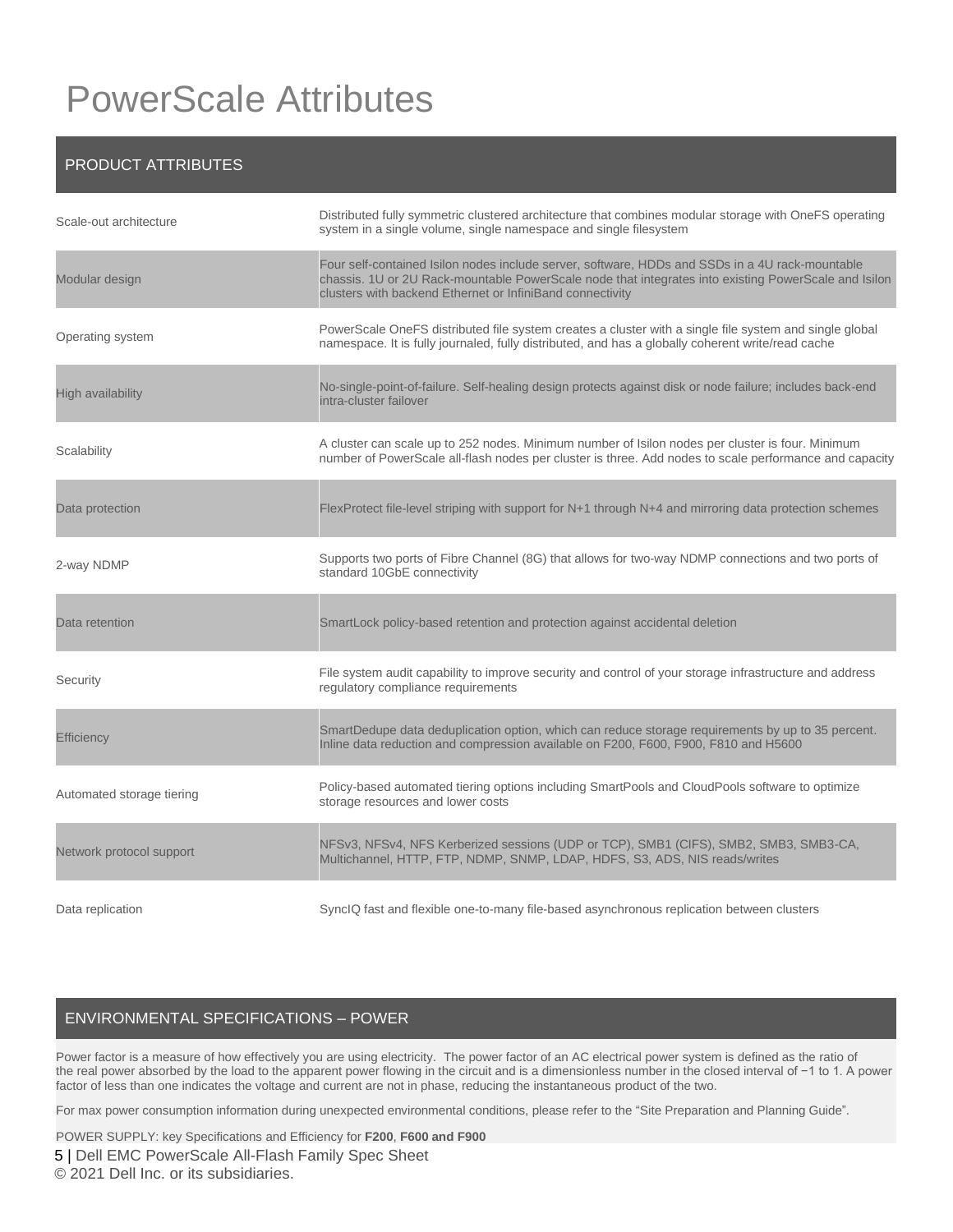| <b>Attribute</b>           | <b>F200 and F600</b>   | F900                     |
|----------------------------|------------------------|--------------------------|
| Class                      | Platinum               | Platinum                 |
| Heat dissipation (maximum) | 2902 BTU/hr            | 4100 BTU/hr              |
| Frequency                  | 50/60 Hz               | 50/60 Hz                 |
| Voltage                    | 100-240V, 10 A $-$ 5 A | 100-240V, $12 A - 6.5 A$ |

**Operating Environment**: 10°C to 35°C (50°F to 95°F) with no direct sunlight on the equipment

For additional information about environmental measurements for specific system configurations, see Dell.com/environmental\_datasheets

POWER SUPPLY: **F800 and F810**: Dual-redundant, hot-swappable 1450W power supplies with power factor correction (PFC); rated for input voltage 180 – 265 VAC (optional rack mount step-up transformer for 90-130 VAC input regions)

Power factor and efficiency rate for **F800 and F810** PSU

| <b>System Load</b> | <b>Efficiency</b> | PF    |
|--------------------|-------------------|-------|
| 10%                | 89.74%            | 0.933 |
| 20%                | 94.28%            | 0.982 |
| 30%                | 95.02%            | 0.990 |
| 40%                | 95.19%            | 0.994 |
| 50%                | 95.11%            | 0.996 |
| 60%                | 94.77%            | 0.997 |
| 70%                | 94.50%            | 0.998 |
| 80%                | 94.13%            | 0.998 |
| 90%                | 93.66%            | 0.998 |
| 100%               | 92.93%            | 0.998 |

CFM – Volume of airflow; cubic feet/minute F800 and F810: each node 70CFM, total chassis 280CFM (max)

OPERATING ENVIRONMENT Compliant with ASHRAE A3 data center environment guidelines

#### **DIMENSIONS / WEIGHT:**

The following specifications apply to **F900:**

- Height: 86.8mm (3.42")
- Width: 434mm (17.08")
- Depth: 737.5mm (29.04") (end of the power supply latches)

The following specifications apply to **F200** and **F600**

- Height: 42.8mm (1.68")
- Width: 434mm (17.08")
- Depth: 808.5mm (31.83") (end of the power supply latches)

The following specifications apply to **F800** and **F810**:

- Height: 7" (17.8 cm)
- Width: 17.6" (44.8 cm);
- Depth (front NEMA rail to rear 2.5" SSD cover ejector): 35.8" (91.0 cm);
- Depth (front of bezel to rear 2.5" SSD cover ejector): 37.6" (95.5 cm)

The following max weights per Chassis/node:

- F900: 61.95 lbs. (28.1 kg)
- F200, F600: 48.28 lbs (21.9 kg)
- F800, F810: 170 lbs. (77.1 kgs)

6 | Dell EMC PowerScale All-Flash Family Spec Sheet © 2021 Dell Inc. or its subsidiaries.